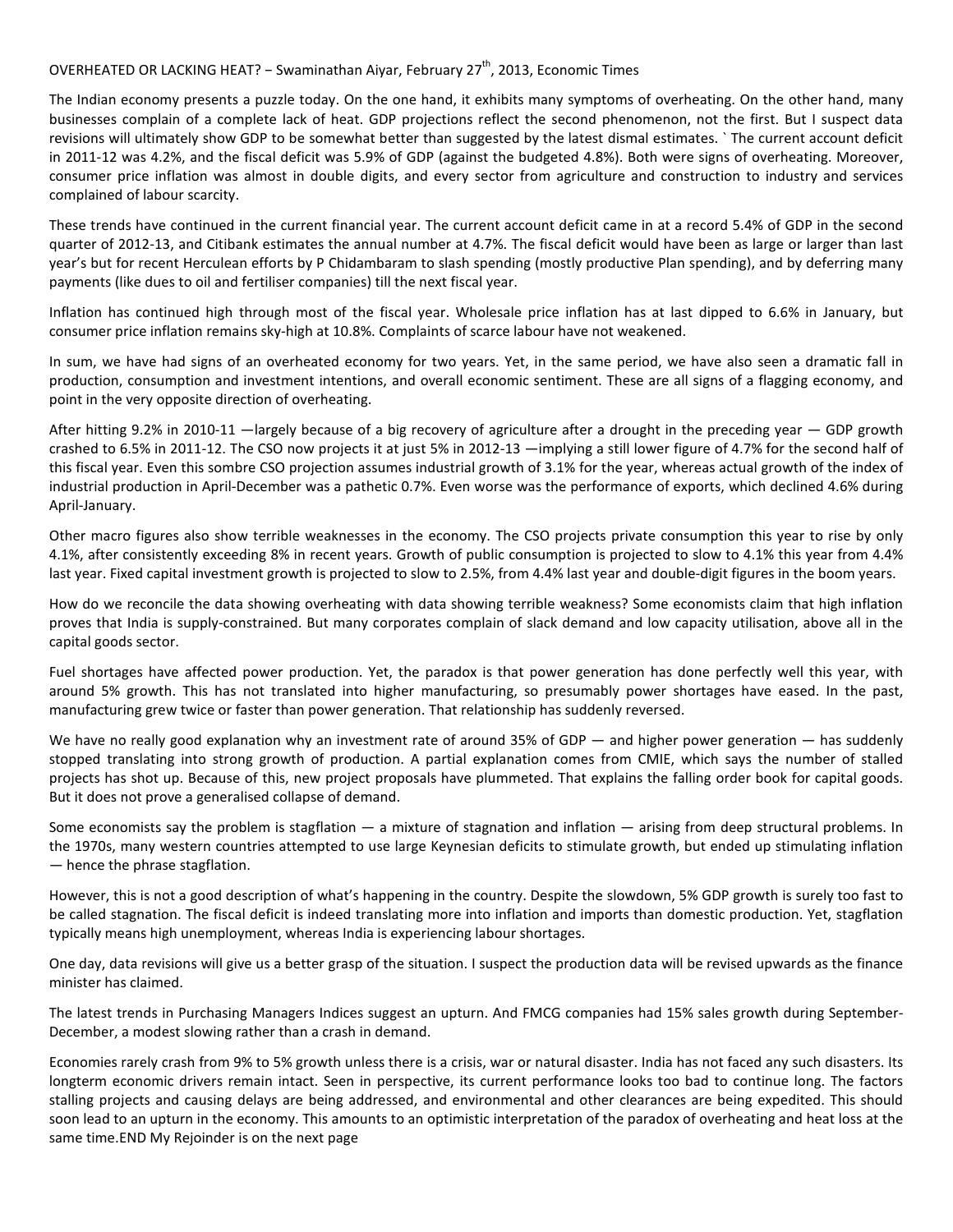## Both Overheated and Lacking Heat (Financial Express, March 18<sup>th</sup>, Vivek Moorthy)

On the day the Finance Minister presented the Budget in Parliament, it was also reported that GDP growth for October-December 2012 grew at 4.5%, its lowest in a decade. It is now likely that growth for the full fiscal year will come in around 5% or lower, way below the 9% growth that many felt had become the "new normal". At the same time consumer price rise by most measures has been in double digits for over a year, and in fact rose a lot last year while GDP growth fell.

The combination of a weak economy and high inflation can be broadly termed stagflation. The phenomenon became widely recognized and the term came into vogue after OPEC raised crude oil prices four fold in October 1973 and, subsequently, GDP fell in USA and other developed economies, while inflation soared. The macroeconomic outcomes were attributed to the OPEC induced supply shocks, while the term itself was often attributed to the noted Keynesian economist Paul Samuelson. It bears pointing out that the word 'stagflation' was first used in November 1965 in the British Parliament by Iain Macleod, then shadow Chancellor of the Exchequer. More crucially, robust evidence indicates that the OPEC explanation of the mid 1970s stagflation is flawed.

Swaminathan Aiyar (henceforth called Swami, for brevity) in his article a day before the Budget analyzes this phenomenon of falling GDP growth, coupled with high inflation. He first argues that the situation is not one of stagflation because India is still growing at a substantial 5%, whereas during 1973-75 output fell in USA and other countries. More crucially he points to India's labour shortages indicating overheating, while stagflation should entail high unemployment. His overall conclusion seems to be that the economy is more overheated than lacking heat, and he conjectures that the GDP data will get revised upwards. ("Overheated or Lacking Heat?", Economic Times, Feb  $27<sup>th</sup>$ , 2013)

His overall conclusion can be questioned. For starters, Swami has correctly identified and grappled with the somewhat paradoxical and difficult present situation. By contrast, the Economic Survey released the same day does not broach the topic of stagflation, let alone examine it. A quick scan reveals no mention of the 'S' word.

Nevertheless, like many others analyzing India's economy at present, Swami has missed out on the ramifications of the inflation adjusted Phillips curve, perhaps the most important concept in macroeconomics. I will later explain, based on the dynamics of the Inflation Adjusted Phillips Curve, henceforth labelled IAPC , how an economy can display symptoms of overheating and yet also lack heat (The textbook term for IAPC is Expectations Augmented Phillips Curve).

Swami's first point -- that 5% growth is too high to constitute stagflation-- is definitional. Granted, the term came into use following the drop in output in USA of 1973-75 when inflation soared. But a drop from say 2% growth to minus 1% in USA, is quite similar to a drop from say 8% to 5%, as in India at present. In both cases GDP growth falls by 3 percentage points; the economic impact is broadly similar. In characterizing stagflation, we should pay attention to the magnitude of the drop, and not get fixated on the absolute benchmark of zero, used to officially define a recession in USA.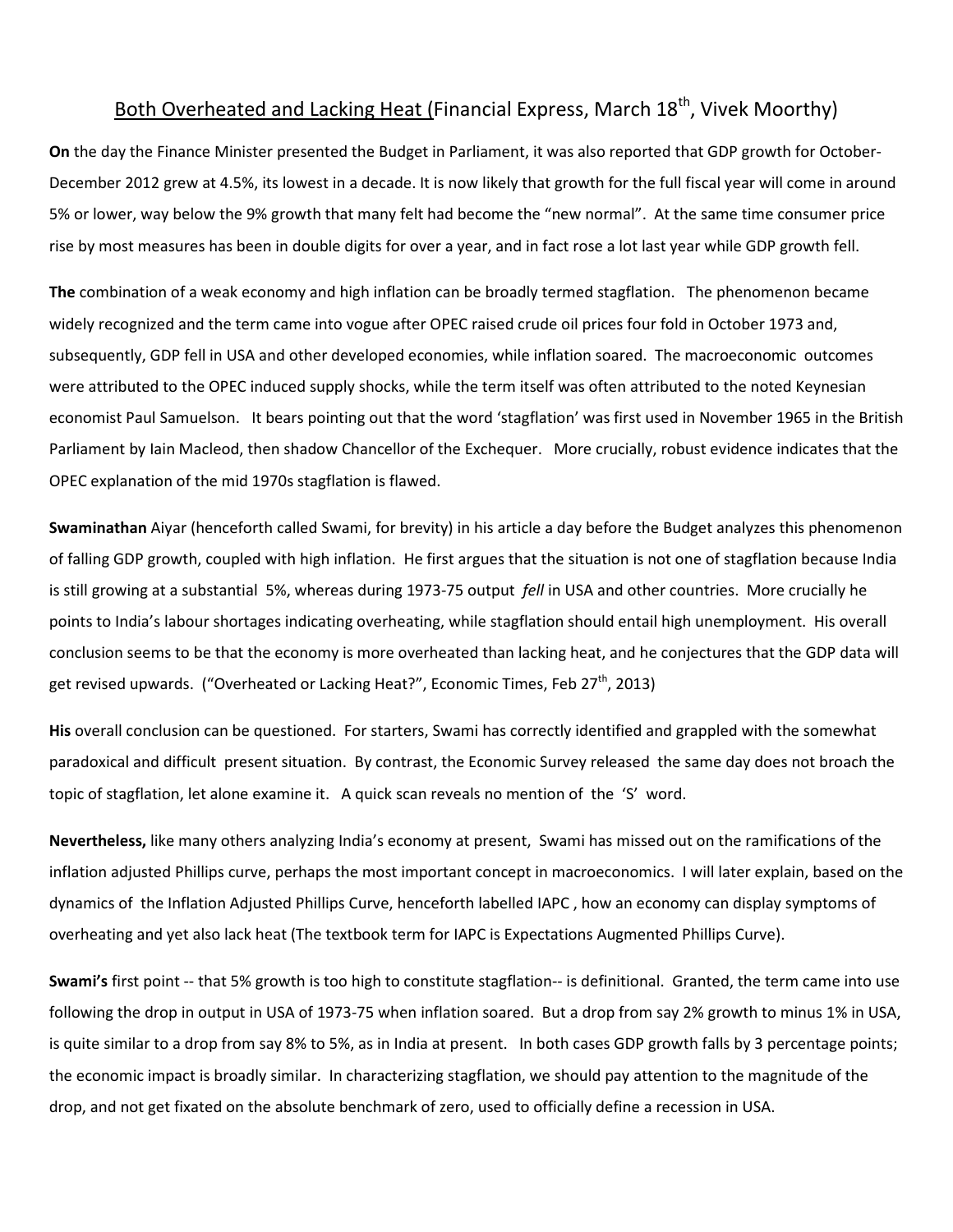In general, comparing different sectors, an economy can be both overheated and lacking heat, as currently in India. At one level, there are two economies: that of (rural) Bharat and (urban) India. Due to massive welfare spending, Bharat has been sizzling while the manufacturing sector and corporate *India*, is now wilting. As an aside, the Bollywood blockbusters of yesteryear were mostly set in five star hotels, now they are mostly filmed in Bharat.

However, the Bharat-India dichotomy is not the main reason for the economy to reflect both the consequences of overheating and also lack heat. While the weakness of growth in 2011-2012 was mostly in capital goods expenditure, for the fiscal year just ending (2012-2013) the slowdown in growth, and more so the sub components of Consumption in the GDP accounts is very broad based, well documented in the latest Economic Survey. The exorbitant growth in rural welfare spending has somewhat tapered off. Sectoral imbalance is not the problem.

Instead, we need to examine the IAPC. The IAPC implies that when an economy grows faster than its potential, the economy overheats and so inflation rises. This inflation gets embedded in wage and other contracts which, in turn, slowly works its way into further inflation. Then when the economy slows down, and aggregate demand falls relative to aggregate supply, this weakness puts downward pressure on inflation. Nevertheless overall inflation will rise if the upward push from inflation adjustment (first variable in the IAPC) exceeds the downward pull from a weak economy (second variable in the IAPC).

To take a numerical example , suppose GDP growth falls from 9% to 5%, and this fall lowers inflation by 2 percentage points. Simultaneously, suppose expected inflation − due to past overheating and also the reaction to ongoing diesel price hikes – rises by 3 percentage points. On balance, inflation will rise by 1 percentage point along with the large drop in growth, which is a case of mild stagflation.

These opposing effects are partially manifest in the huge divergence between the inflation measure that has been the stated and most often actual focus of policy (WPI non food manufacturing, what the RBI thinks is "core" inflation, around 4% now) and the CPI. The latter reflects a wide range of items that directly or indirectly incorporate inflation adjustment, is now running close to 11% all India. From the RBI survey, expected inflation has been above 11% in recent quarters.

Conceptually, the occurrence of stagflation can be explained as purely due to monetary tightening in response to an overheated economy, without any supply shock. Indeed, interest rate hikes to ward off the inflation contributed to a mini stagflation in USA between 1967/1968 to 1970, well before OPEC's actions.

Returning to India's economy, it should be emphasized that the occurrence of stagflation does not depend on why growth has fallen. The huge drop in investment, which started the process, could have been because the RBI raised rates and tightened since early 2010, or due to other autonomous reasons – be it 'policy paralysis', bruited by Dr Kaushik Basu, or real business cycle factors such as technological gestation lags in capital goods, the bunching of orders (as for durable goods), or over expansion of capacity and market saturation, as for telecom connections.